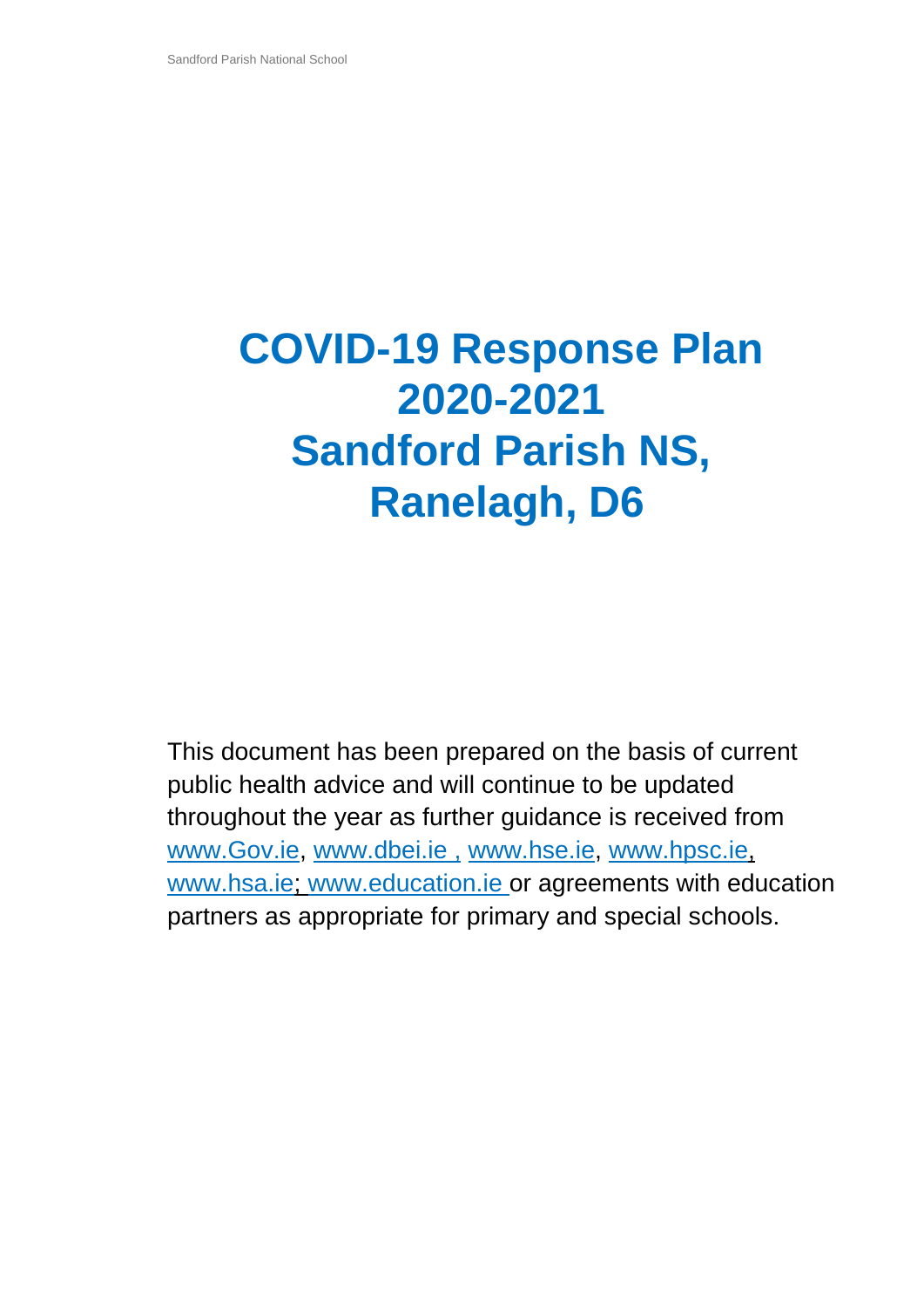# **Table of Contents:**

- **1.** Introduction
- **2.** Sandford Parish NS COVID-19 Policy
- **3.** Planning and preparing for return to school
- **4.** Lead Worker Representative
- **5.** Safety Statement and Risk Assessment
- **6.** General advice to prevent the spread of virus
- **7.** Managing the risk of spread of COVID-19
- **8.** Control Measures
- **9.** Dealing with a suspected case of COVID-19
- **10.** COVID-19 related absence management
- **11.** Employee Assistance and Wellbeing Programme

## **Appendices**

| <b>Appendix 1</b> | Template COVID-19 School Policy Statement           |
|-------------------|-----------------------------------------------------|
| <b>Appendix 2</b> | <b>Pre-Return to Work Questionnaire COVID-19</b>    |
| <b>Appendix 3</b> | <b>Risk Assessment</b>                              |
| <b>Appendix 4</b> | <b>School Contact Tracing Log</b>                   |
| <b>Appendix 5</b> | Checklist for Managing a Suspected Case of COVID-19 |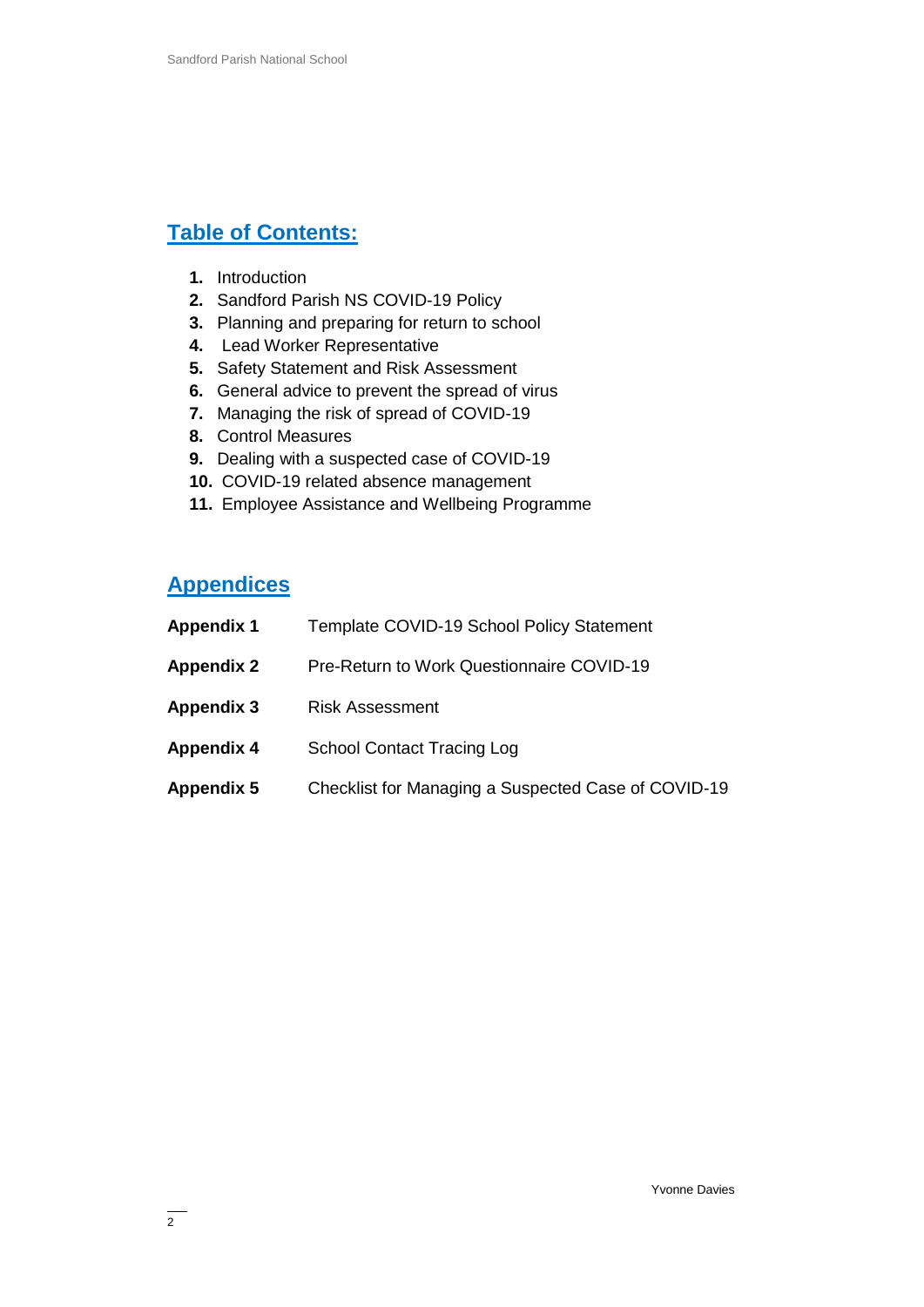## **1. Introduction**

This Covid-19 Response Plan is designed to support the staff and Board of Management [BOM] in putting measures in place that will minimise the risk of the spread of COVID-19 in Sandford Parish National School.

The COVID-19 Response Plan details the policies and practises necessary for the school to meet the Government's 'Return to Work Protocol' which is the Department of Education and Skills plan for school reopening and to minimise the risk of the spread of COVID-19 in the school environment. The plan incorporates current advice about the measures to reduce the spread of COVID-19 in the community as issued by the National Public Health Emergency [NPHET].

It is important that the resumption of school-based teaching and learning and the reopening of school facilities, comply with the protocol to minimize the risk to students staff and others. As the advice issued by NPHET continues to evolve, this protocol and the measures Management and staff need to address may also change.

The response plan will support the sustainable reopening of our school where the overriding objective is to protect the health of staff and pupils while promoting the education and development needs of the children in the school.

In line with the return to work safety protocol, the key to a safe and continued return to work, and re-opening of our schools requires strong communication and a shared collaborative approach between the BOM, staff, pupils and parents. The assistance and cooperation of all staff, pupils, parents/ guardians,

contractors and visitors is critical to the success of the plan.

Every effort has been made to ensure the accuracy of the information provided in this document. However, should errors or omissions be identified, please notify us so that appropriate measures can be taken to rectify same.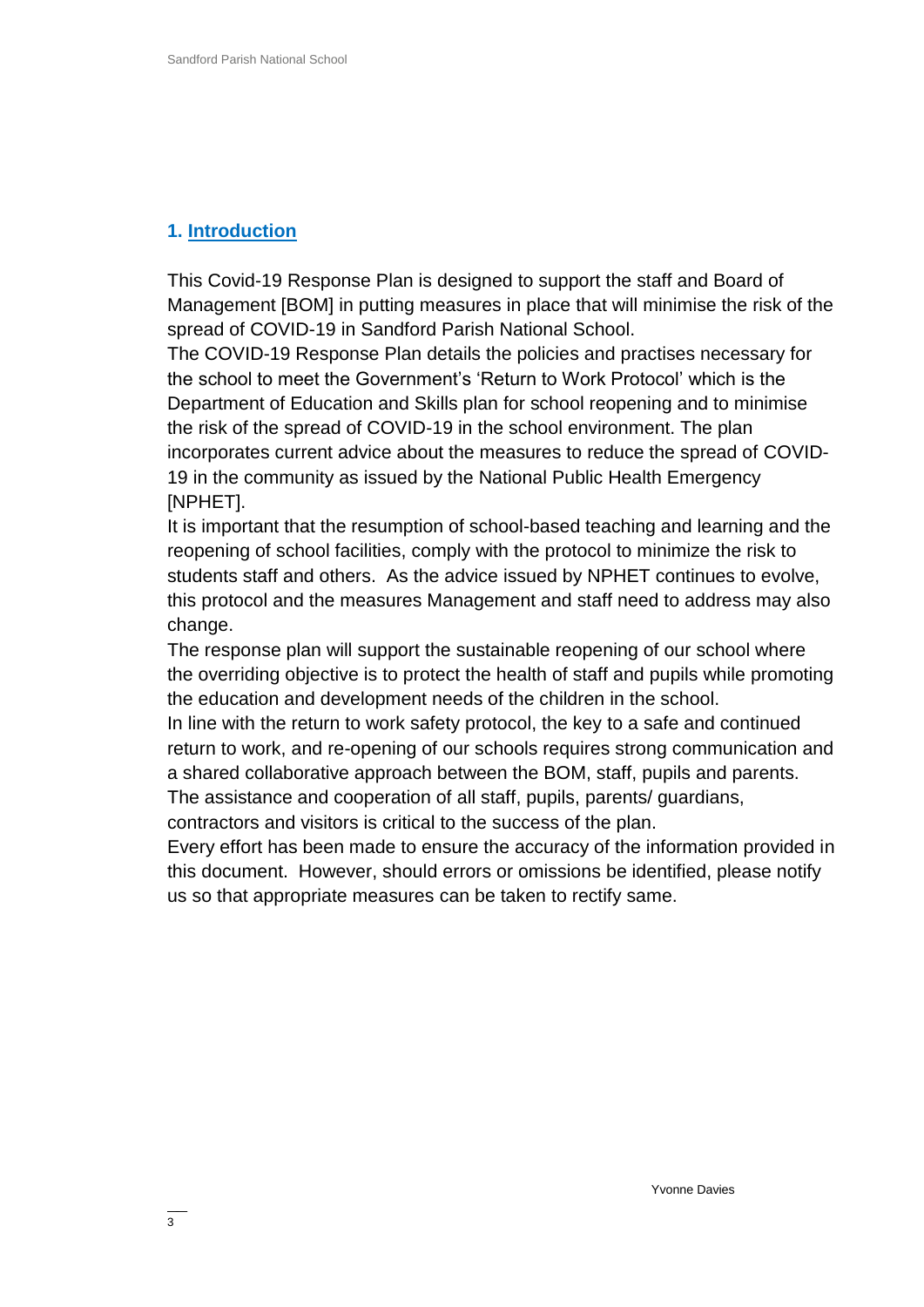## **2. SPNS COVID-19 Policy**

This COVID-19 policy outlines our commitment as a school to implement the plan and help prevent the spread of the virus. The policy will be signed and dated by the Principal and Chairperson of the Board of Management and brought to the attention of the staff, pupils, parents and others. [Appendix 1]

## **3. Planning and preparing for Return to School**

The Board of Management aims to facilitate the resumption of school-based teaching and learning and the return to the workplace of staff. The return to work must be done safely and in strict adherence to the advice and instructions of public health authorities and the government.

Details for the reopening of the school facility and the applicable controls are outlined in this document.

#### *School buildings*.

Before reopening school the following will be checked:

Does the water system need flushing following the non usage to prevent legionnaire disease?

Has school equipment and ventilation being checked for signs of deterioration or damage before being used again?

Have rubbish collections and other essential services resumed?

#### *Signage*

Schools are required to display signage outlining the signs and symptoms of COVID- 19 and to support good hand and respiratory hygiene. The recommended signs and posters have been printed, laminated and displayed in the school.

#### *Pre-Return to Work Questionnaire COVID-19*

This questionnaire will be completed by staff at least 3 days in advance of returning to work and returned to the principal, Mr Senan Murray.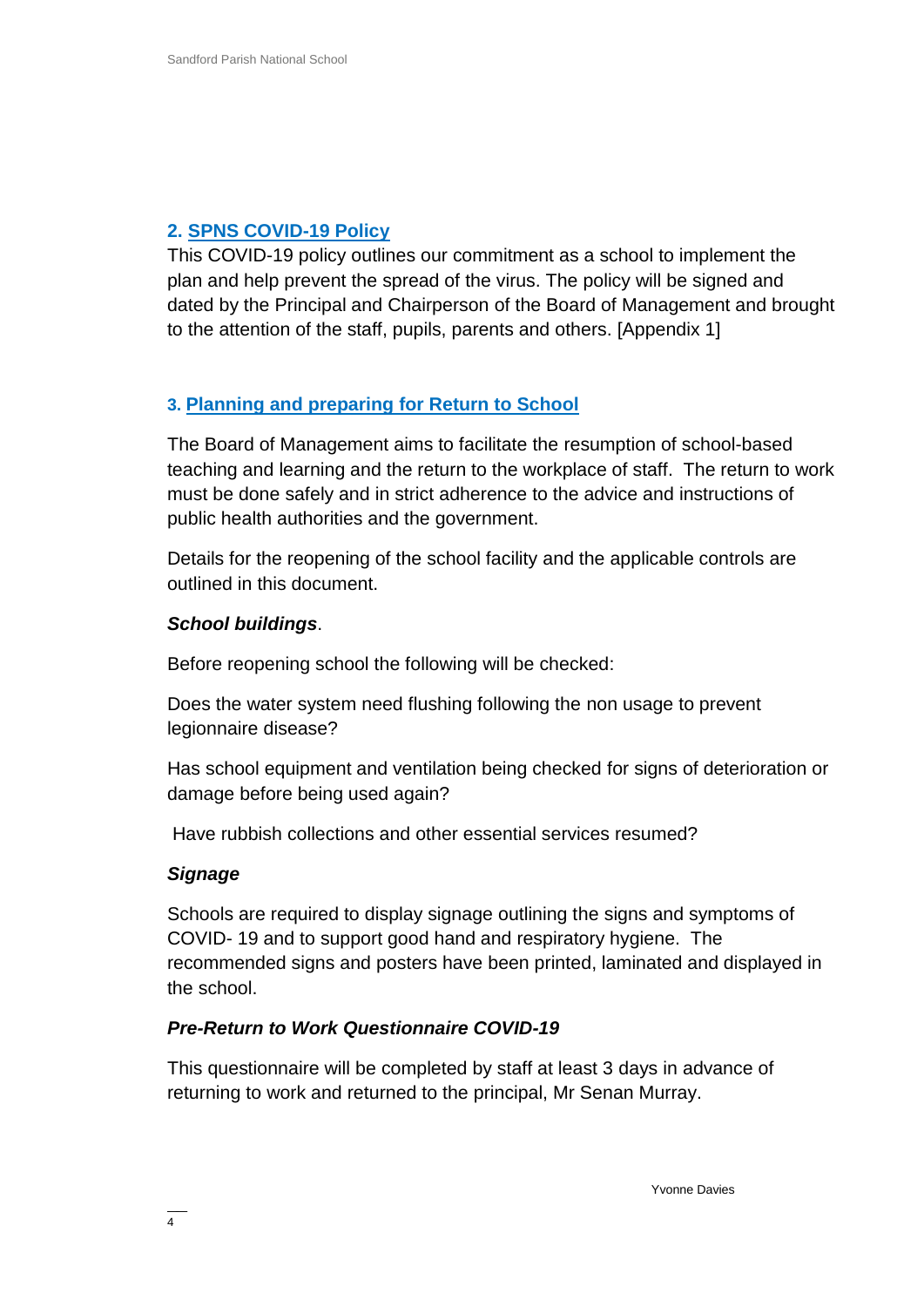#### **4. Lead Worker Representative**

The Protocol provides for the appointment of a Lead Worker Representative (LWR) in each workplace. The LWR will work in collaboration with the Principal and BOM to assist in the implementation of measures to prevent the spread of COVID -19 and monitor adherence to those measures and to be involved in communicating the health advice around COVID-19 in the workplace.

Responsibility for the development and implementation of the COVID-19 Response Plan and the associated control measures lies primarily with the Board of Management.

All staff, pupils, parents, contractors and visitors have a responsibility both as individuals and collectively to have due regard for their own health and safety and that of others and to assist with the implementation of the COVID-19 Response Plan and associated control measures.

If a staff member has any concerns or observations in relation to the COVID-19 Response Plan, control measures or the adherence to such measures by staff, pupils or others he/she should contact the lead worker(s) who will engage with the principal/BOM.

Every school will appoint one Lead Worker Representative. In schools with less than 30 staff, a Deputy Lead Worker Representative will be appointed in addition to the LWR.

The role of the Deputy LWR will be to

- assist the LWR in their duties as set out above; and
- deputise as LWR where the LWR is absent

| Name(s) of lead worker representative: | <b>Contact details:</b> |
|----------------------------------------|-------------------------|
| <b>LWR: Yvonne Davies</b>              |                         |
| Deputy LWR: Andrea Dowzer              |                         |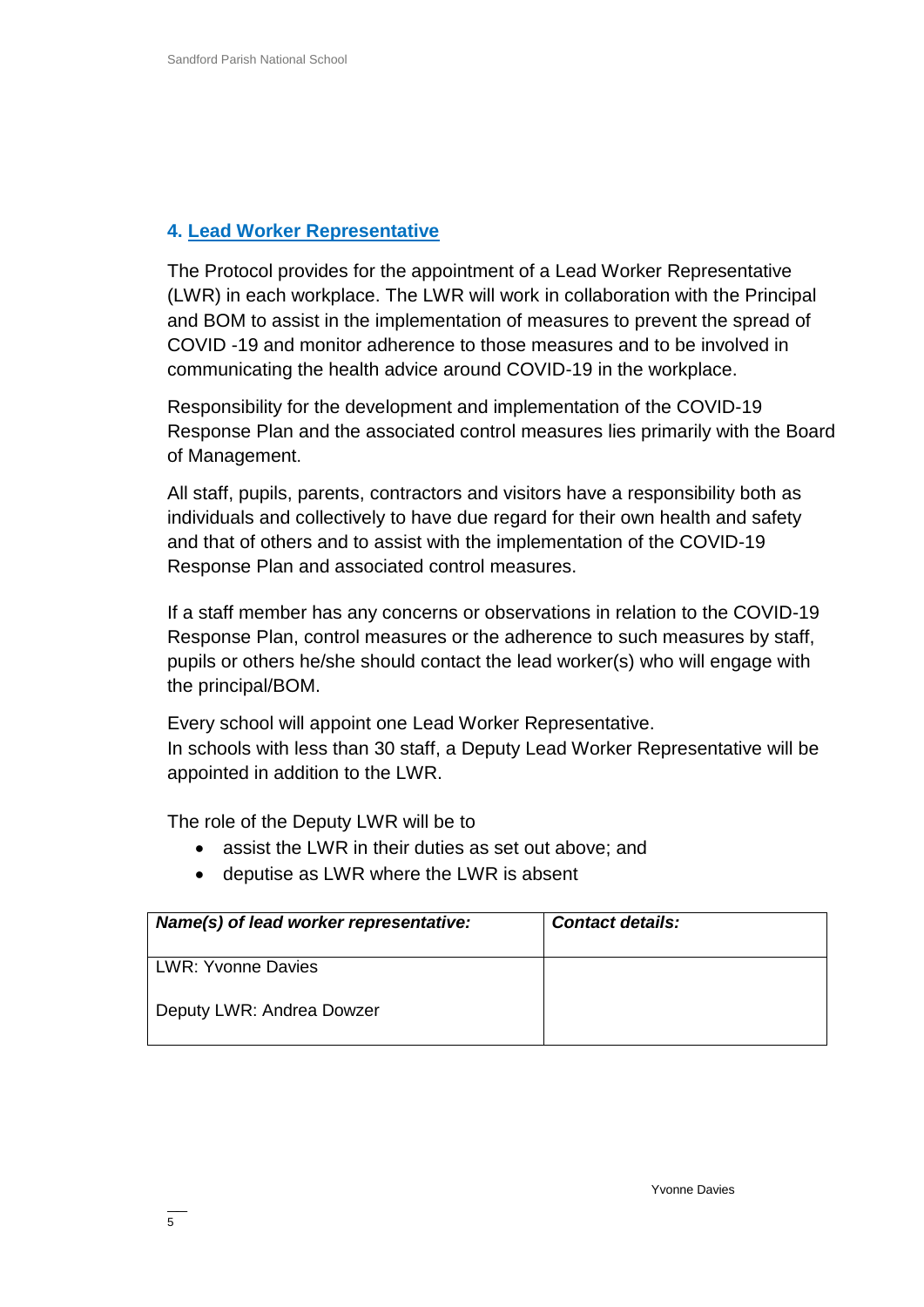### **Role of the Lead Worker Representative**

In summary, the role of the LWR is to:

- Represent all staff in the workplace regardless of role, and be aware of specific issues that may arise in respect of different staff cohorts;
- Work collaboratively with school management to ensure, so far as is reasonably practicable, the safety, health and welfare of employees in relation to COVID-19;
- Keep up to date with the latest COVID-19 public health advice:
- In conjunction with school management, promote good hygiene practices such as washing hands regularly and maintaining good respiratory etiquette along with maintaining social distancing in accordance with public health advice;
- Assist school management with the implementation of measures to suppress COVID-19 in the workplace in line with the Return to Work Safely Protocol and current public health advice;
- In conjunction with school management, monitor adherence to measures put in place to prevent the spread of COVID-19;
- Conduct regular reviews of safety measures;
- Report any issues of concern immediately to school management and keep records of such issues and actions taken to rectify them;
- Consult with the school management on the school's COVID-19 Response Plan in the event of someone developing COVID-19 while in school including the location of an isolation area and a safe route to that area;
- Following any incident, assess with the school management any follow up action that is required;
- Consult with colleagues on matters relating to COVID-19 in the workplace;
- Make representations to school management on behalf of their colleagues on matters relating to COVID-19 in the workplace.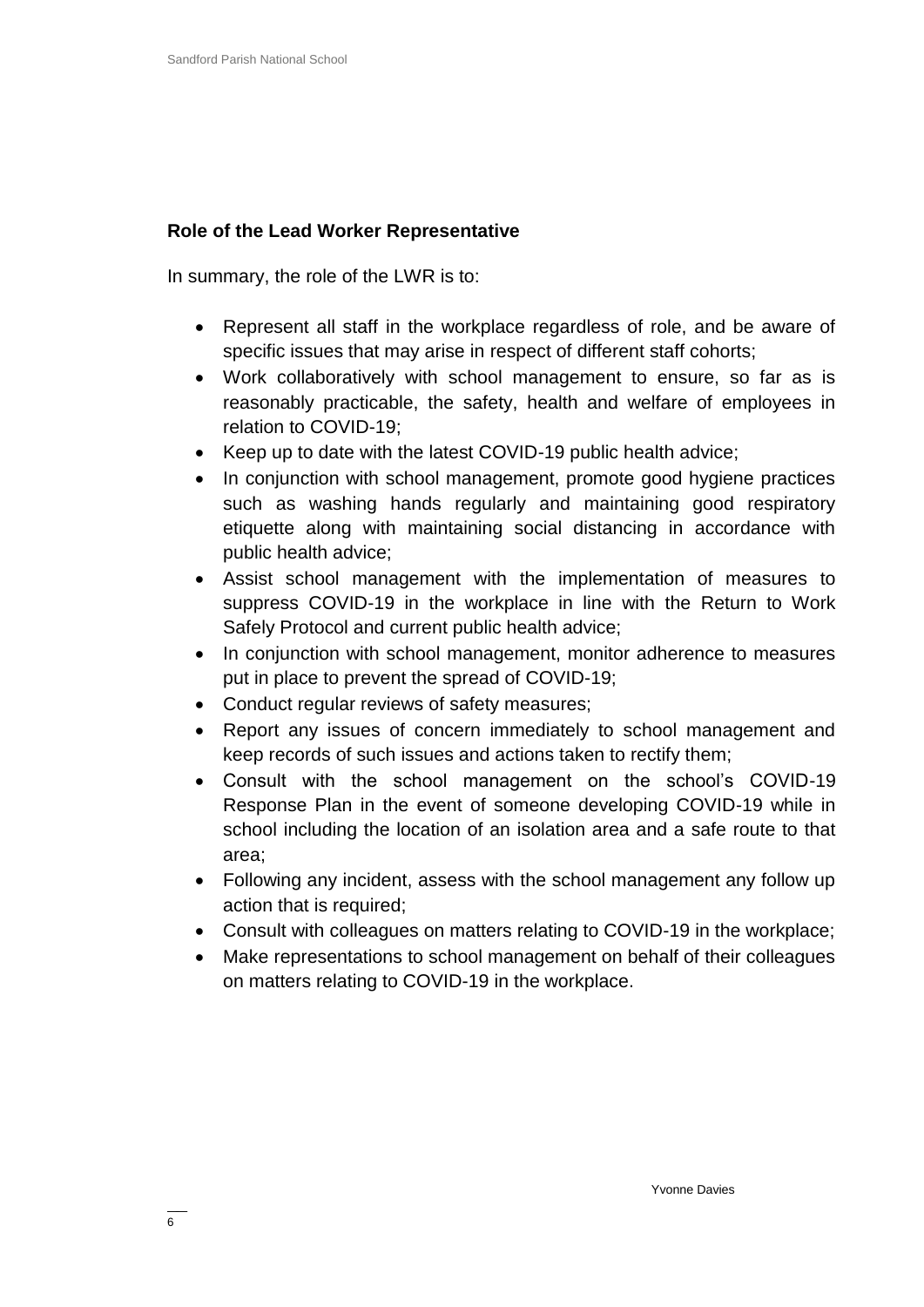## **5. Safety Statement and Risk Assessment**

COVID-19 represents a hazard in the context of health and safety in the school environment. The school will have a separate policy statement and additional risk assessment to identify the control measures required to mitigate the risk of COVID-19 in the school setting.

COVID 19 Policy Statement – Appendix 1

COVID 19 Risk Assessment – Appendix 3

#### **6. General Advice to prevent the spread of the virus**

In order to prevent the spread of COVID-19 it is important to know and recognise the symptoms. They are:

- High temperature
- Cough
- Shortness of breath or /and breathing difficulties
- Loss of smell, of taste or a distortion of taste

The best way to try to prevent the spread of COVID-19 in a school is to minimize the risk of introduction of the disease into the school in the first place.

This can be done through the following measures:

• Promote awareness of COVID-19 and symptoms amongst staff, pupils, parents and visitors

• Advise staff and parents' of pupils who have symptoms of COVID-19 or other acute infectious diseases not to attend school, to inform their GP and follow the HSE guidance on self isolation

• Advise staff and parents' of pupils who have been identified by the HSE as a contact of a person with COVID-19 not to attend school and to follow the HSE advice on restriction of movement

• Ensure that staff and pupils know what to do if they develop symptoms at school

• Everyone entering the school building should be required to perform hand hygiene with hand sanitizer

• Visitors to the school during the day should be by prior arrangement only and should be received at a specific contact point

• Contact tracing form to be completed for every visitor to the school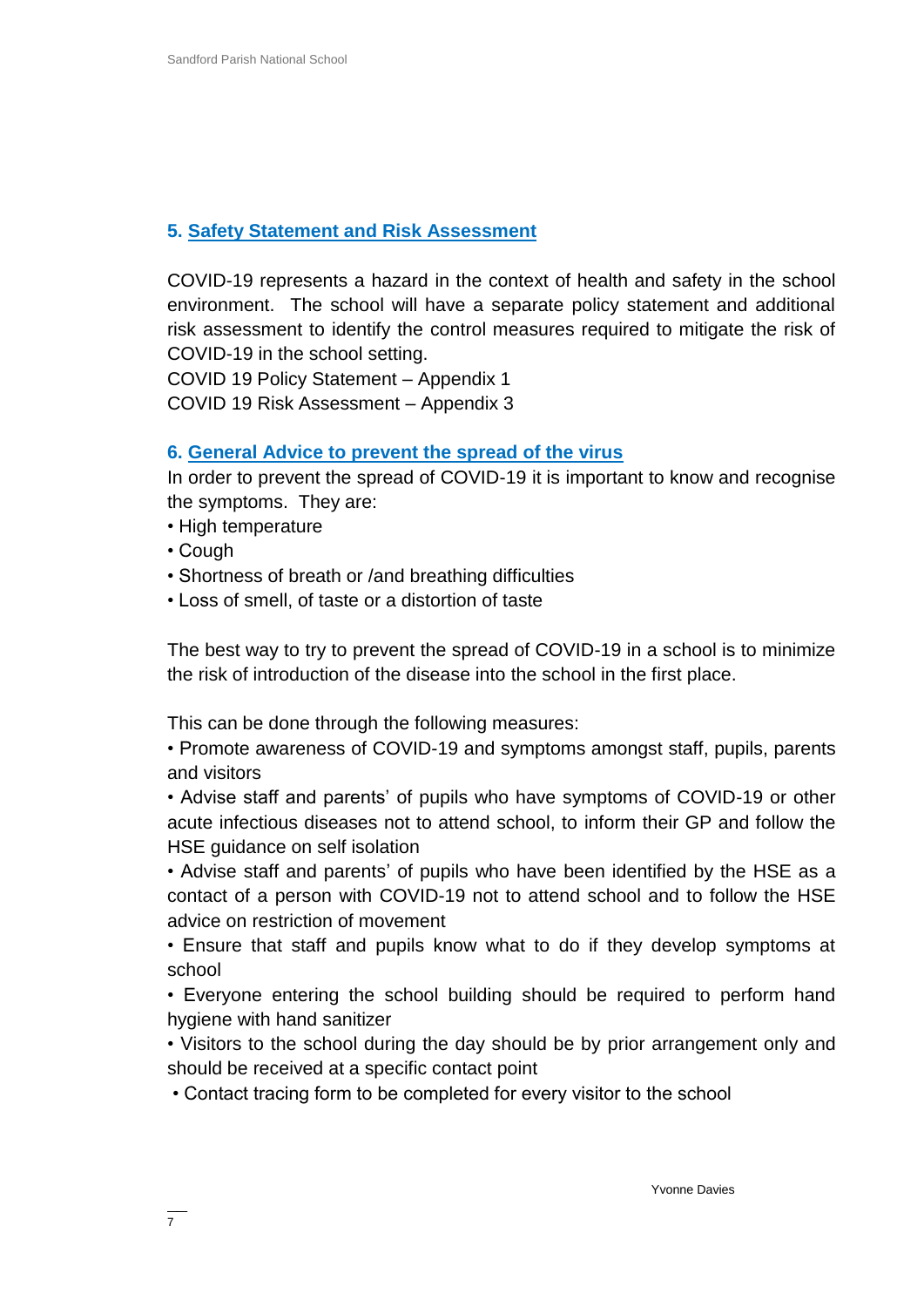Staff, pupils and visitors should at all times adhere to the up to-date advice and instructions of the public health authorities in relation to protecting oneself and others against the risk posed by the COVID-19 virus

The Department of Education and Skills will ensure all updated advice is circulated to schools. Sandford Parish National School will arrange for this advice to the circulated to staff, pupils, parents and visitors in a timely manner.

#### **7. Managing the risk of spread of COVID-19**

• Following HSE advice, regular hand-washing with soap and water is effective for the removal of COVID-19

• Hand hygiene can also be achieved by the use of hand sanitizer [when hands are clean]

• Hand sanitizers will be available at entry and exit points and in each classroom. They will also be available in all other rooms including the computer room, library, staff room, office and hall

• Following HSE advice everyone in the school will be reminded to avoid touching eyes, nose and mouth

• Physical distancing is recommended to reduce the spread of infection in the workplace; the school will follow the public health advice on physical distancing in the classrooms, staffroom and other rooms

• Following HSE advice everyone in the school will be reminded to practice respiratory hygiene. This means covering your mouth and nose with a tissue or a bent elbow when you cough or sneeze. Then dispose of the usage tissue immediately.

• Frequently touched objects and services will be cleaned and disinfected

• Items which are normally shared will not be used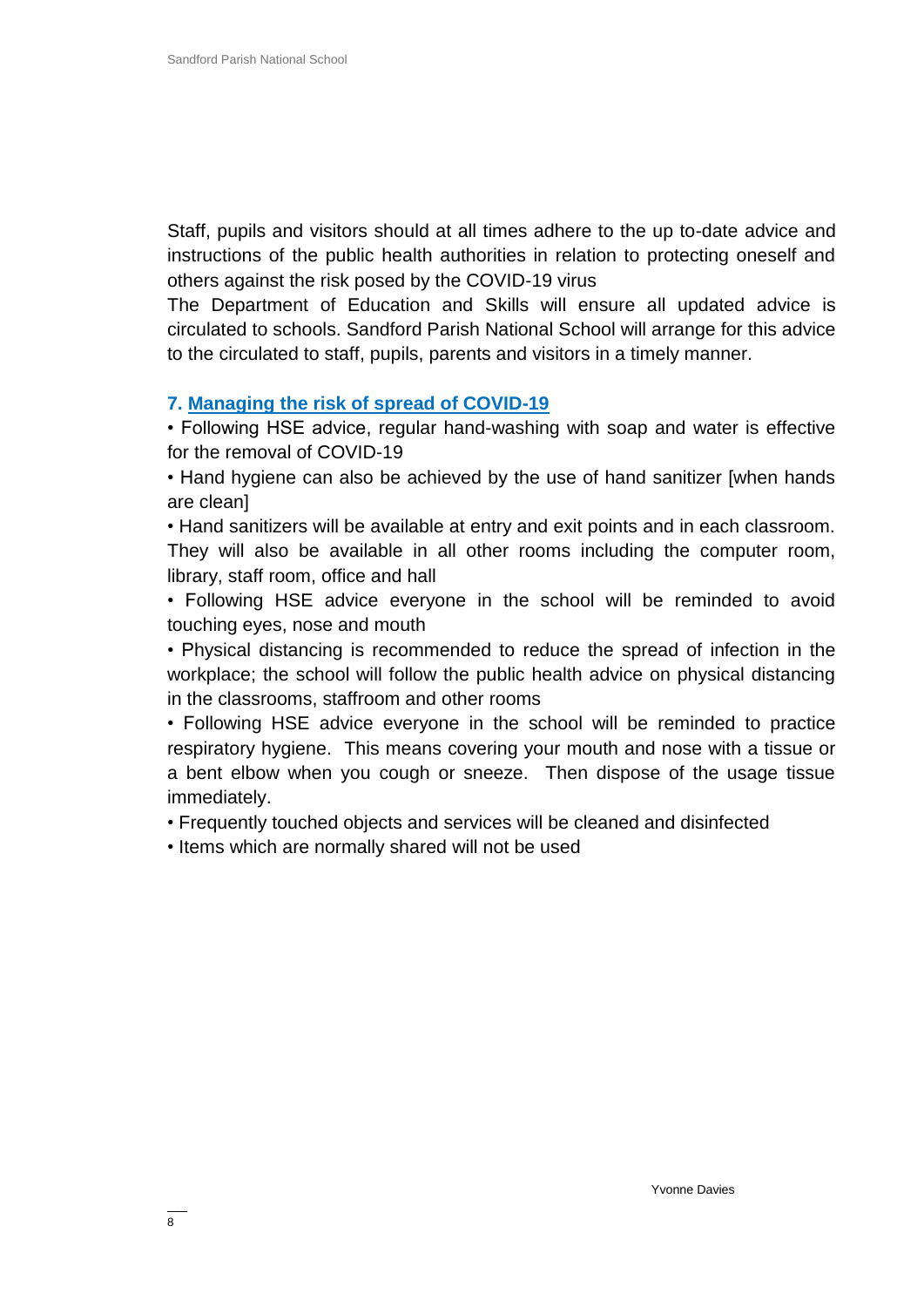### **8. Control Measures**

Staff will be kept fully informed of the control measures in place in the school and their duties and responsibilities in preventing the spread of Covid-19 and will be updated with any changes to the control measures or guidance available from the public health authorities.

- All staff will undertake and complete Covid-19 Induction Training prior to returning to the school building. The aim of such training is to ensure that staff have full knowledge and understanding of : Latest up to-date advice and guidance on public health; Covid-19 symptoms; What to do if a staff member or pupil develops symptoms of Covid-19 while at school; Outline of the Covid-19 response plan.
- If a staff member is unsure about any aspect of the Covid-19 Response Plan, the associated control measures, or his/her duties, he/she should immediately seek guidance from the Principal and/or the LWR, who are supported in this role by the BOM
- In order to return to the workplace, staff must complete a **Return to Work (RTW)** form, which is available online or from the principal. A RTW form should be completed and returned **3 days** before returning to work.

NOTE: There may be some school staff members who may be unable to return to school. Current public health guidelines have identified these people as being in groups who are defined as being at **very high risk.** This will be updated in line with public health advice.

The list of people in very high risk groups include people who:

- are over 70 years of age even if fit and well
- have had an organ transplant
- are undergoing active chemotherapy for cancer
- are having radical radiotherapy for lung cancer
- have cancers of the blood or bone marrow such as leukaemia, lymphoma or myeloma who are at any stage of treatment
- are having immunotherapy or other continuing antibody treatments for cancer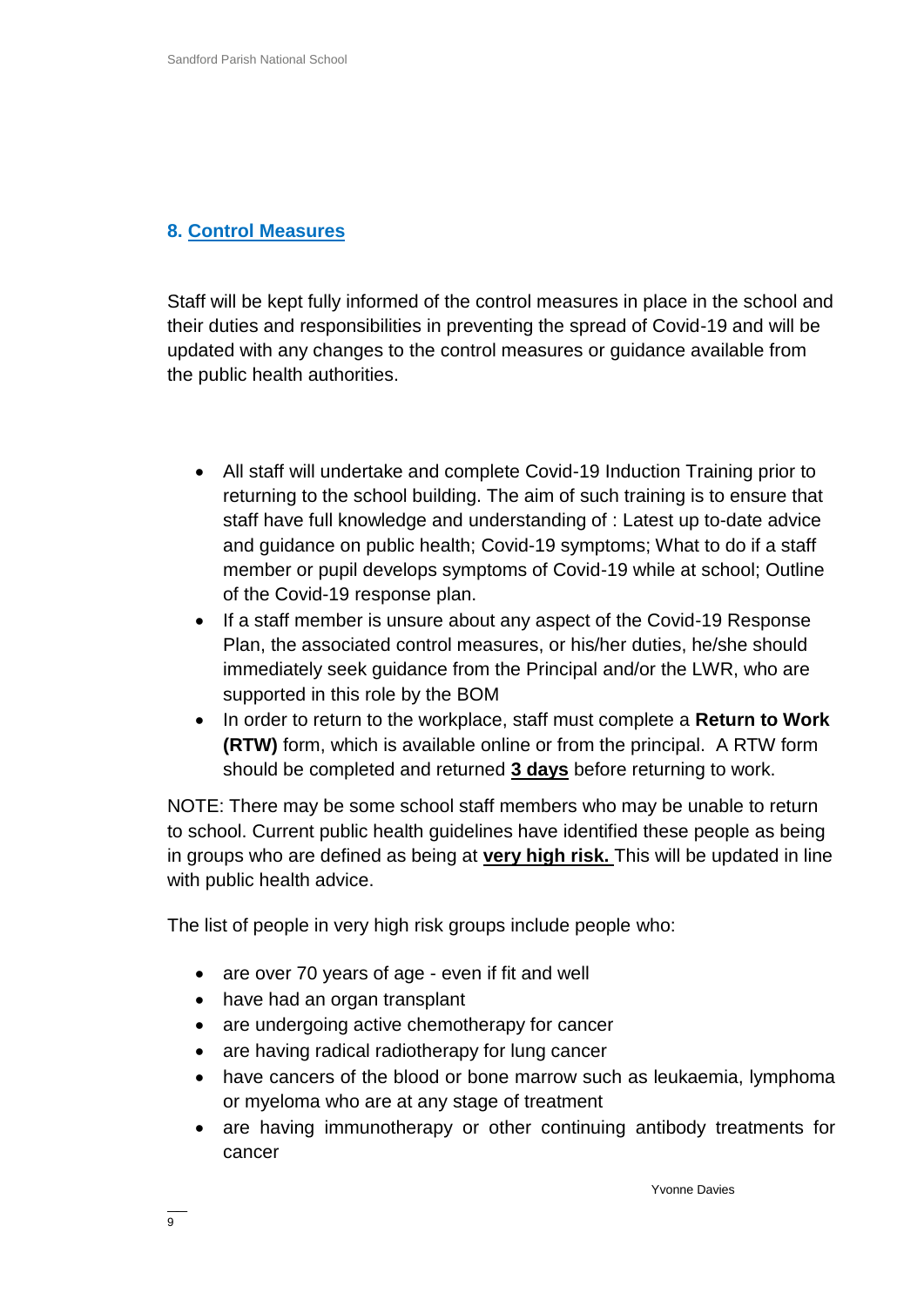- are having other targeted cancer treatments which can affect the immune system, such as protein kinase inhibitors or PARP inhibitors
- have had bone marrow or stem cell transplants in the last 6 months, or who are still taking immunosuppressant drugs
- have severe respiratory conditions including cystic fibrosis, [severe](https://www2.hse.ie/conditions/coronavirus/asthma.html)  [asthma,](https://www2.hse.ie/conditions/coronavirus/asthma.html) pulmonary fibrosis, lung fibrosis, interstitial lung disease and [severe COPD](https://www2.hse.ie/conditions/coronavirus/copd.html)
- have a condition that means they have a very high risk of getting infections (such as SCID, homozygous sickle cell)
- are [taking medicine that makes you much more likely to get infections](https://www2.hse.ie/conditions/coronavirus/weak-immune-system.html) (such as high doses of steroids or immunosuppressant therapies)
- have a serious heart condition and are pregnant

The advice for this group is available from the HSE. Details of the arrangements that will apply for these staff, which will be in accordance with those applying for the public service generally, will be updated by the Department of Education following consultation with management bodies and unions and a circular will issue to all schools

• It is crucial that all staff, pupils, parents/guardians, contractors and visitors are familiar with, and adopt, good hand hygiene and respiratory hygiene practices. As previously stated information posters will be displayed at appropriate locations within the school. Also hand-washing facilities and/or hand sanitizers are available in multiple locations.

• Class spaces have been reconfigured to maximize social distancing as recommended. Each class is seen as a class bubble. Each bubble is subdivided into pods in each classroom to facilitate social distancing. The teacher will ensure, where possible, that the children have their own books and necessary equipment to minimize the sharing of materials.

• Personal protective equipment [PPE] will be made available to all staff where appropriate. PPE will be worn when performing first aid, intimate care and where a suspected case of COVID-19 is identified while the school is in operation. Face shields have been provided for all members of staff. Sneeze shields will be provided in classes where necessary. The use of disposable gloves is not recommended on a day to day basis. Staff will continue to use them for First Aid or intimate care.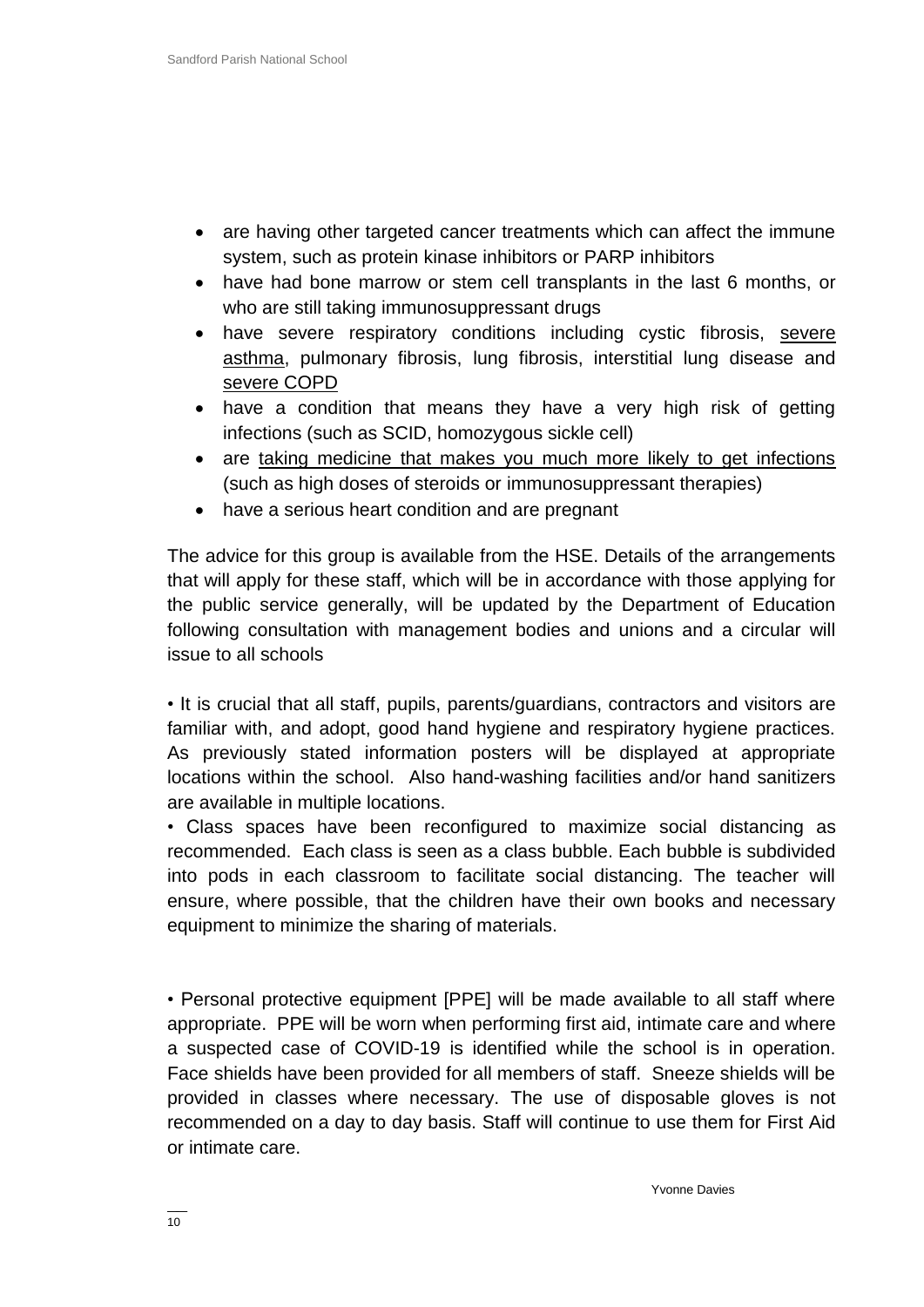• Regular and thorough cleaning of the school will take place. The cleaning staff should have completed training through their company and will be guided by the principal. All staff will have access to cleaning products and will be required to maintain the cleanliness of their own work area. Staff should clean and disinfect their work area each day.

• Access to the building will be in line with agreed procedures. Arrangements for necessary visitors such as contractors and parents will be restricted to essential purposes and limited to those who have obtained prior approval from the principal. Access will be by prior arrangement only, without exception. All visitors to the school will be logged and their contact details stored in the Contact Tracing folder which will be in the secretary's office. A detailed sign in/sign out log of those entering the school facilities should be maintained. The school should maintain a log of staff and pupil contacts. A sample contact log is available at Appendix 4

The Data Protection Commission has provided guidance on the data protection implications of the return to work protocols. This advice can be found here:

[https://www.dataprotection.ie/en/news-media/data-protection-implications-return](https://www.dataprotection.ie/en/news-media/data-protection-implications-return-work-safely-protocol)[work-safely-protocol](https://www.dataprotection.ie/en/news-media/data-protection-implications-return-work-safely-protocol)

Schools are reminded that all school records and data must be maintained and processed in compliance with the GDPR and the Data Protection Acts. The responsibility for compliance with the legislation rests with each school (or ETB) in their role as data controller.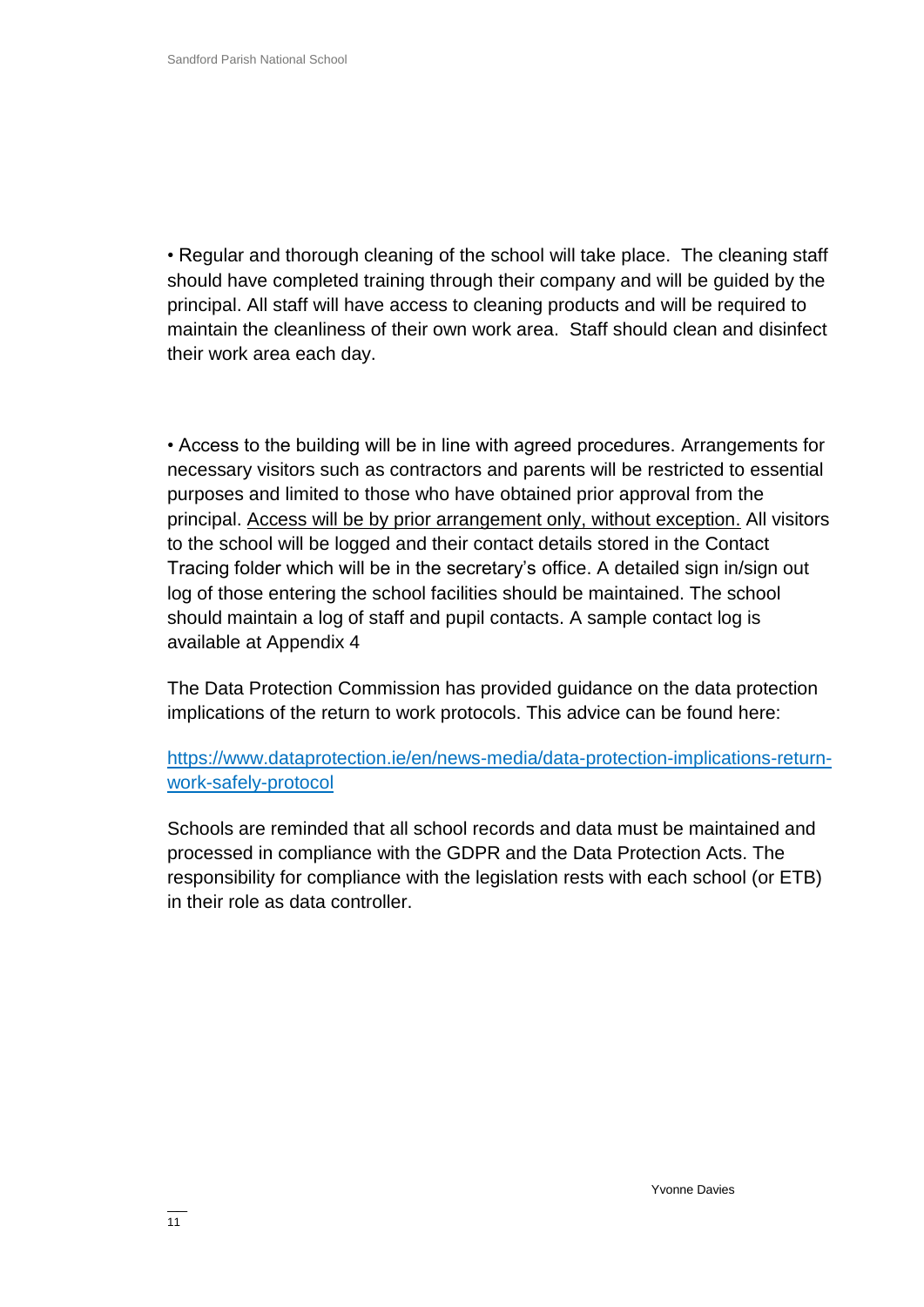## **9. Dealing with a suspected case of COVID-19**

Staff or pupils should not attend school if displaying any symptoms of COVID-19. The following outlines how a school should deal with a suspected case that may arise in a school setting.

A designated isolation area has been identified within the school building. The possibility of having more than one person displaying signs of COVID-19 has been considered and a contingency plan for dealing with additional cases has been put in place. The designated isolation area in SPNS is the area inside the front door beside the meter cabinet in order to have speedy access for collection. The second isolation area is in the PE hall beside the fire exit door.

If a staff member/pupil displays symptoms of COVID-19 while at school the following are the procedures to be implemented:

- If the person with the suspected case is a pupil, the parents/guardians should be contacted immediately;
- Isolate the person and have a procedure in place to accompany the individual to the designated isolation area via the isolation route, keeping at least 2m away from the symptomatic person and also making sure that others maintain a distance of at least 2m from the symptomatic person at all times;
- The isolation area does not have to be a room but if it is not a room it should be 2m away from others;
- If it is not possible to maintain a distance of 2m a staff member caring for a pupil should wear a face covering or mask. Gloves should not be used as the virus does not pass through skin;
- Provide a mask for the person presenting with symptoms. He/she should wear the mask if in a common area with other people or while exiting the premises;
- Assess whether the individual who is displaying symptoms can immediately be directed to go home/be brought home by parents who will call their doctor and continue self-isolation at home;
- Facilitate the person presenting with symptoms remaining in isolation if they cannot immediately go home and facilitate them calling their doctor. The individual should avoid touching people, surfaces and objects. Advice should be given to the person presenting with symptoms to cover their mouth and nose with the disposable tissues provided when they cough or sneeze and put the tissues in the waste bag provided;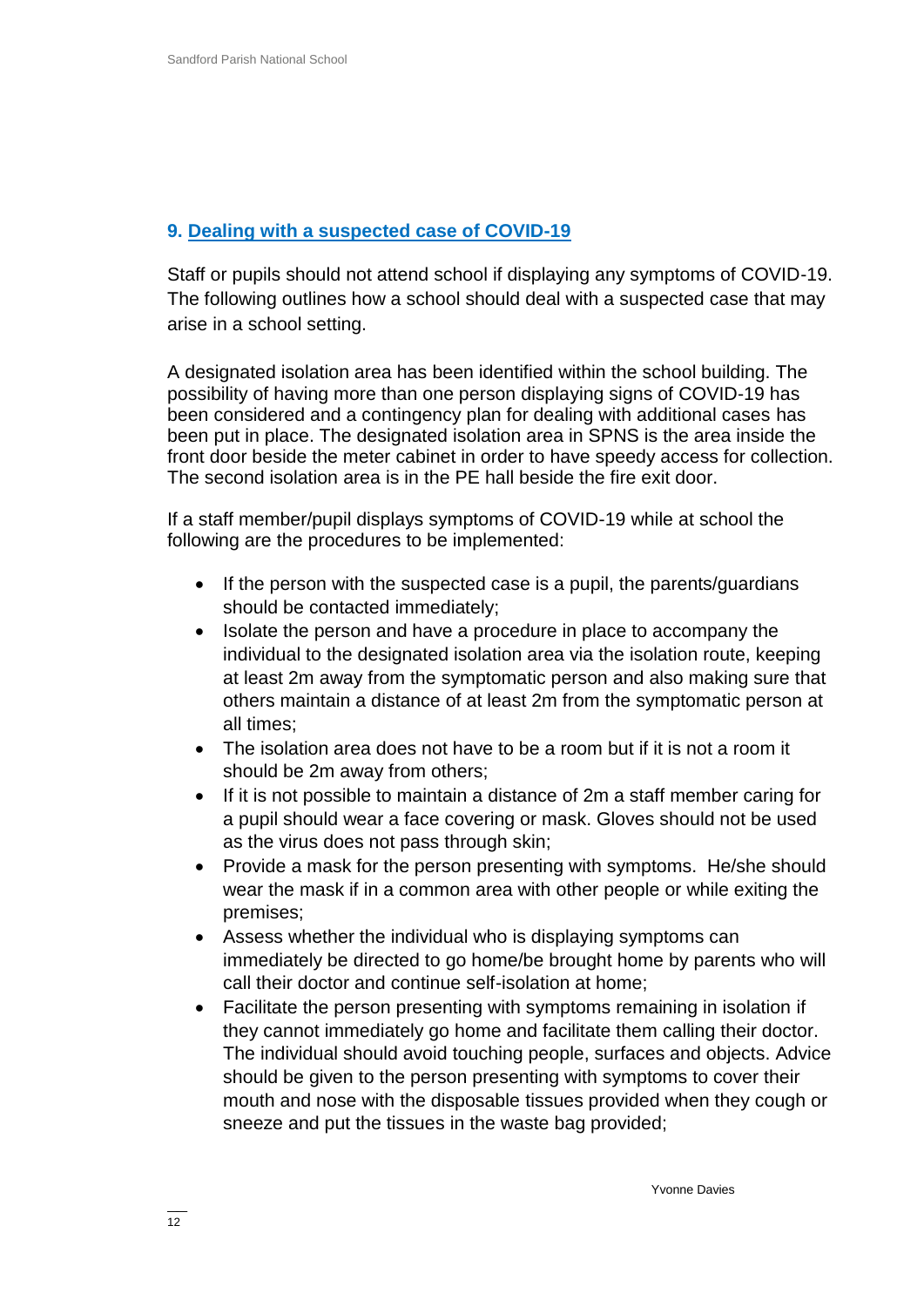- If the person is well enough to go home, arrange for them to be transported home by a family member, as soon as possible and advise them to inform their general practitioner by phone of their symptoms. Public transport of any kind should not be used;
- If they are too unwell to go home or advice is required, contact 999 or 112 and inform them that the sick person is a Covid-19 suspect;
- Carry out an assessment of the incident which will form part of determining follow-up actions and recovery;
- Arrange for appropriate cleaning of the isolation area and work areas involved

The HSE will inform any staff/parents who have come into close contact with a diagnosed case via the contact tracing process. The HSE will contact all relevant persons where a diagnosis of COVID-19 is made. The instructions of the HSE should be followed and staff and pupil confidentiality is essential at all times.

## **10. COVID-19 related Absence Management**

The management of a COVID-19 related absence will be managed in line with agreed procedures with the Department of Education.

#### **11. Employee Assistance and Wellbeing Programme**

The Department recognises the need for school staff wellbeing and collective self-care. Support for school staff wellbeing will be provided by Department Support Services including the PDST and CSL, as well as by the HSE's Health Promotion Team. An [Occupational Health Strategy](https://www.education.ie/en/Education-Staff/Information/Occupational-Health-Strategy/) is in place as a supportive resource for staff in schools. The aim of the Occupational Health Strategy is to promote the health and wellbeing of employees in the workplace, with a strong focus on prevention. The Occupational Health Strategy comprises the Employee Assistance Service and the Occupational Health Service. The Employee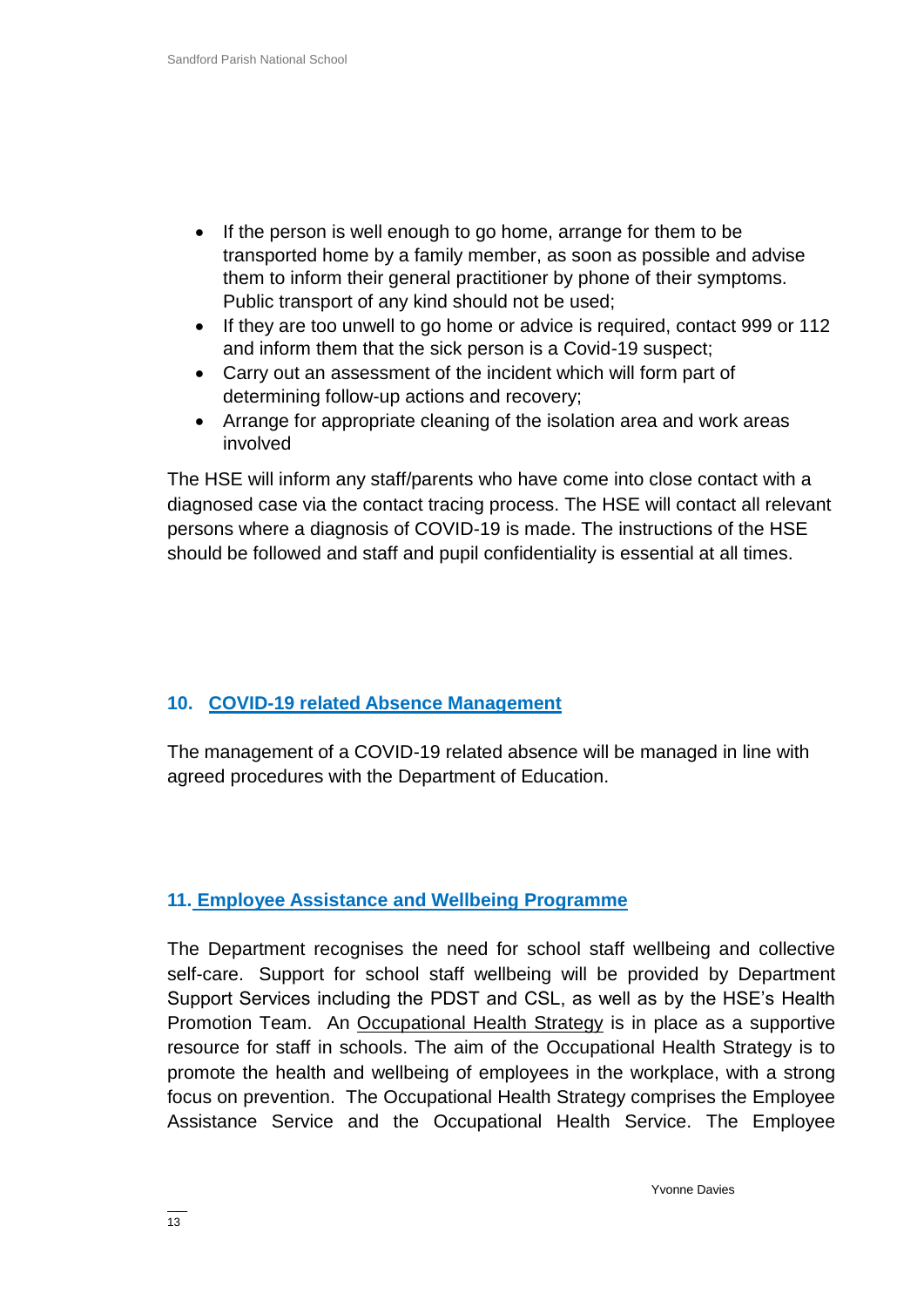Assistance Service (EAS) is provided by Spectrum.Life under the logo of *'Wellbeing Together: Folláinne Le Chéile'.* 

Under the EAS, employees have a dedicated free-phone confidential helpline 1800 411 057 available 24 hours a day, 365 days a year providing advice on a range of issues such as wellbeing, legal, financial, mediation, management support etc. Where required, short-term counselling is available to employees and their families (over the age of 18 years and living at home). A bespoke wellbeing portal and app which offers access to podcasts and blogs on topics around wellbeing and mental health, family life, exercise and nutrition is also available. In addition online cognitive behavioural therapy is provided. As part of the services provided by Spectrum.Life a Mental Health Promotion Manager is available to develop and deliver evidence based mental health and wellbeing initiatives to reduce stigma and improve mental health literacy and to increase engagement with the service. They will also be providing a series of webinars and presentations to promote staff wellbeing in schools as schools reopen and during the upcoming school year.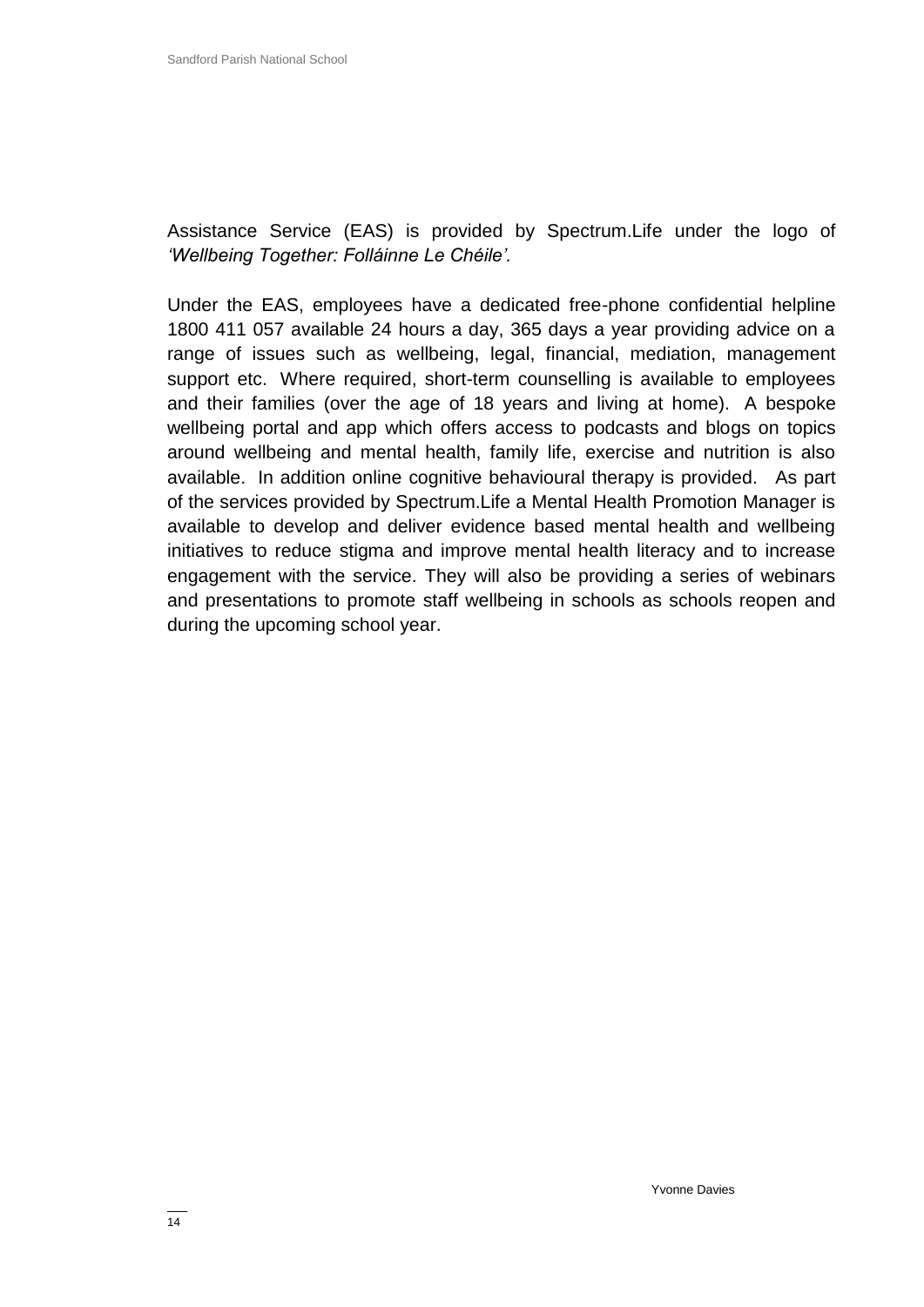**Appendices**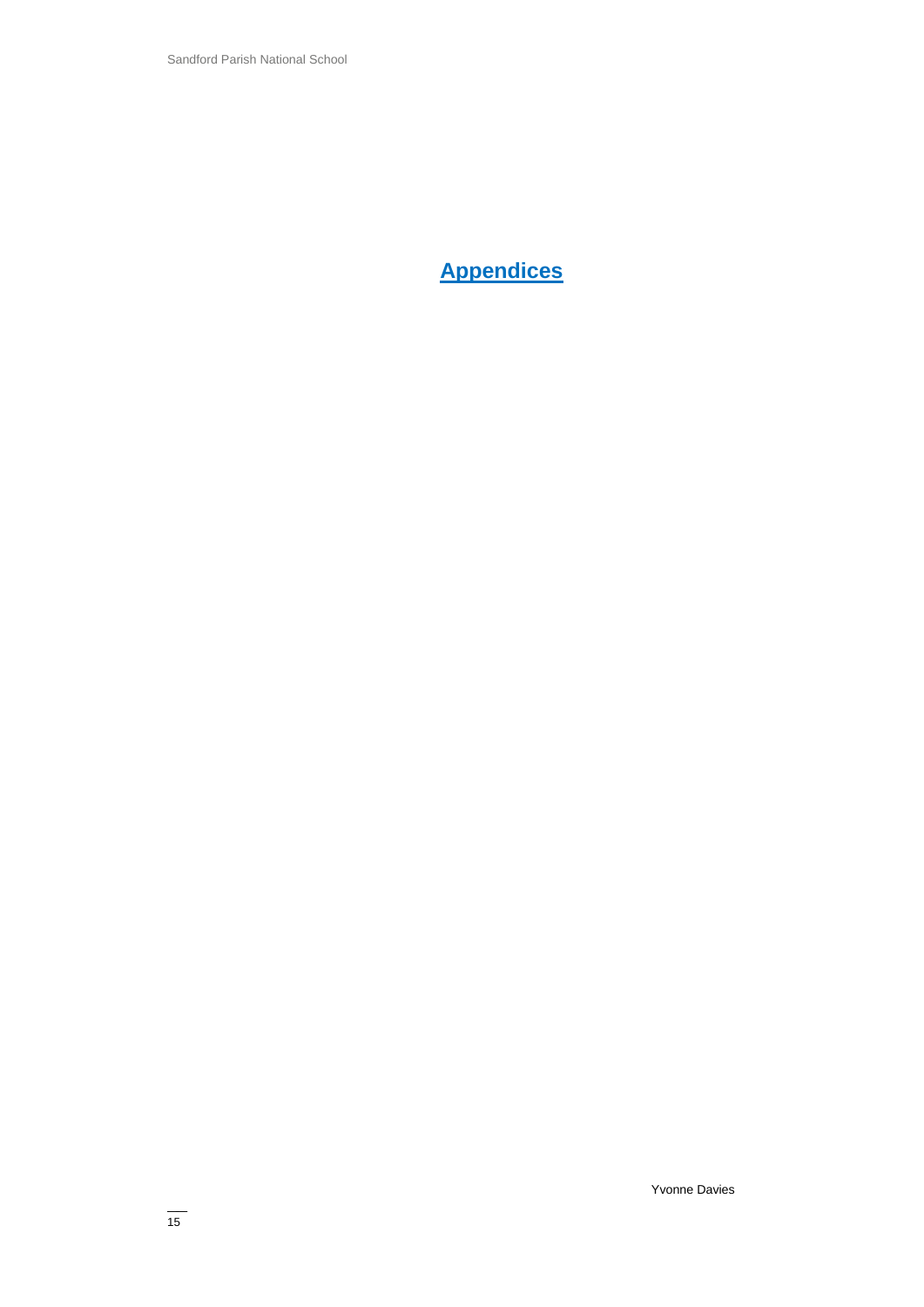# **Appendix 1**

# **COVID-19 Policy Statement**

Sandford Parish National School is committed to providing a safe and healthy workplace for all our staff and a safe learning environment for all our pupils. To ensure that we have developed the following COVID-19 Response Plan. The BOM and all school staff are responsible for the implementation of this plan and a combined effort will help contain the spread of the virus. We will:

- continue to monitor our COVID-19 response and amend this plan in consultation with our staff
- provide up to date information to our staff and pupils on the Public Health advice issued by the HSE and Gov.ie
- display information on the signs and symptoms of COVID-19 and correct handwashing techniques
- agree with staff, a worker representative who is easily identifiable to carry out the role outlined in this plan
- inform all staff and pupils of essential hygiene and respiratory etiquette and physical distancing requirements
- adapt the school to facilitate physical distancing as appropriate in line with the guidance and direction of the Department of Education
- keep a contact log to help with contact tracing
- ensure staff engage with the induction / familiarisation briefing provided by the Department of Education
- implement the agreed procedures to be followed in the event of someone showing symptoms of COVID-19 while at school
- provide instructions for staff and pupils to follow if they develop signs and symptoms of COVID-19 during school time
- implement cleaning in line with Department of Education advice

All school staff will be consulted on an ongoing basis and feedback is encouraged on any concerns, issues or suggestions. This can be done through the Lead Worker Representative(s), who will be supported in line with the agreement between the Department and education partners.

| Signed: | Principal | Jate: |
|---------|-----------|-------|
|         |           |       |

\_\_\_\_\_\_\_\_\_\_\_\_\_\_\_\_\_\_\_\_Chairperson of BOM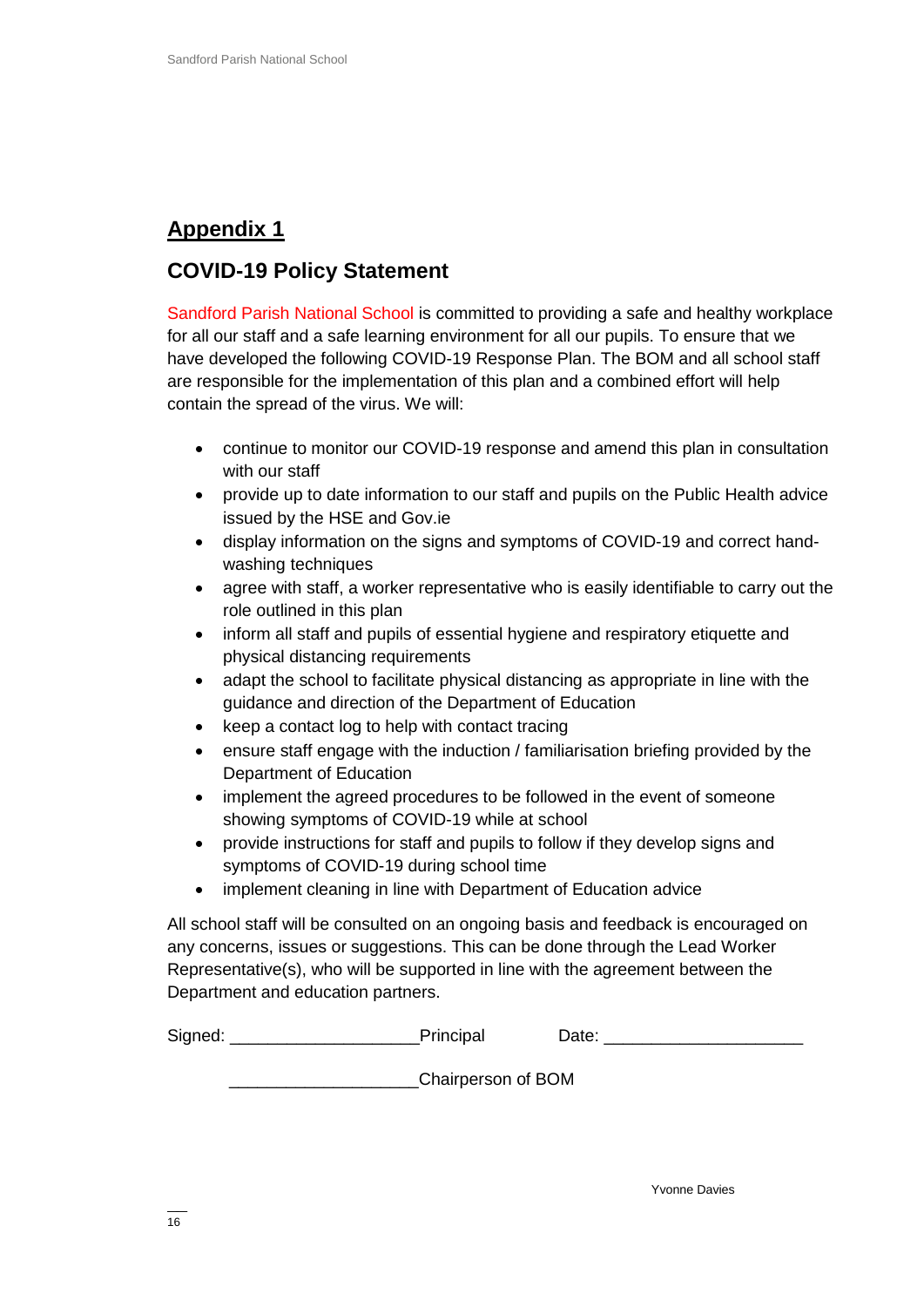# **Appendix 2 Pre-Return to Work Questionnaire COVID-19**

This questionnaire must be completed by staff **at least 3 days** in advance of returning to work.

If the answer is Yes to any of the below questions, you are advised to seek medical advice before returning to work.

| Name:              |       |
|--------------------|-------|
| Name of School:    |       |
| Name of Principal: | Date: |

|    | <b>Questions</b>                                                                                                                                                                                                | <b>YES</b> | <b>NO</b> |
|----|-----------------------------------------------------------------------------------------------------------------------------------------------------------------------------------------------------------------|------------|-----------|
| 1. | Do you have symptoms of cough, fever, high temperature, sore<br>throat, runny nose, breathlessness or flu like symptoms now or<br>in the past 14 days?                                                          |            |           |
| 2. | Have you been diagnosed with confirmed or suspected<br>COVID-19 infection in the last 14 days?                                                                                                                  |            |           |
| 3. | Have you been advised by the HSE that you are you a close<br>contact of a person who is a confirmed or suspected case of<br>COVID-19 in the past 14 days?                                                       |            |           |
| 4. | Have you been advised by a doctor to self-isolate at this time?                                                                                                                                                 |            |           |
| 5. | Have you been advised by a doctor to cocoon at this time?                                                                                                                                                       |            |           |
| 6. | Have you been advised by your doctor that you are in the very<br>high risk group?<br>If yes, please liaise with Principal re return to work and follow<br>the agreed DES arrangements for very high risk groups |            |           |

I confirm, to the best of my knowledge that I have no symptoms of COVID-19, am not self-isolating or awaiting results of a COVID-19 test and have not been advised to restrict my movements. Please note: The school is collecting this sensitive personal data for the purposes of maintaining safety within the workplace in light of the COVID-19 pandemic. The legal basis for collecting this data is based on vital public health interests and maintaining occupational health and this data will be held securely in line with our retention policy.

Signed: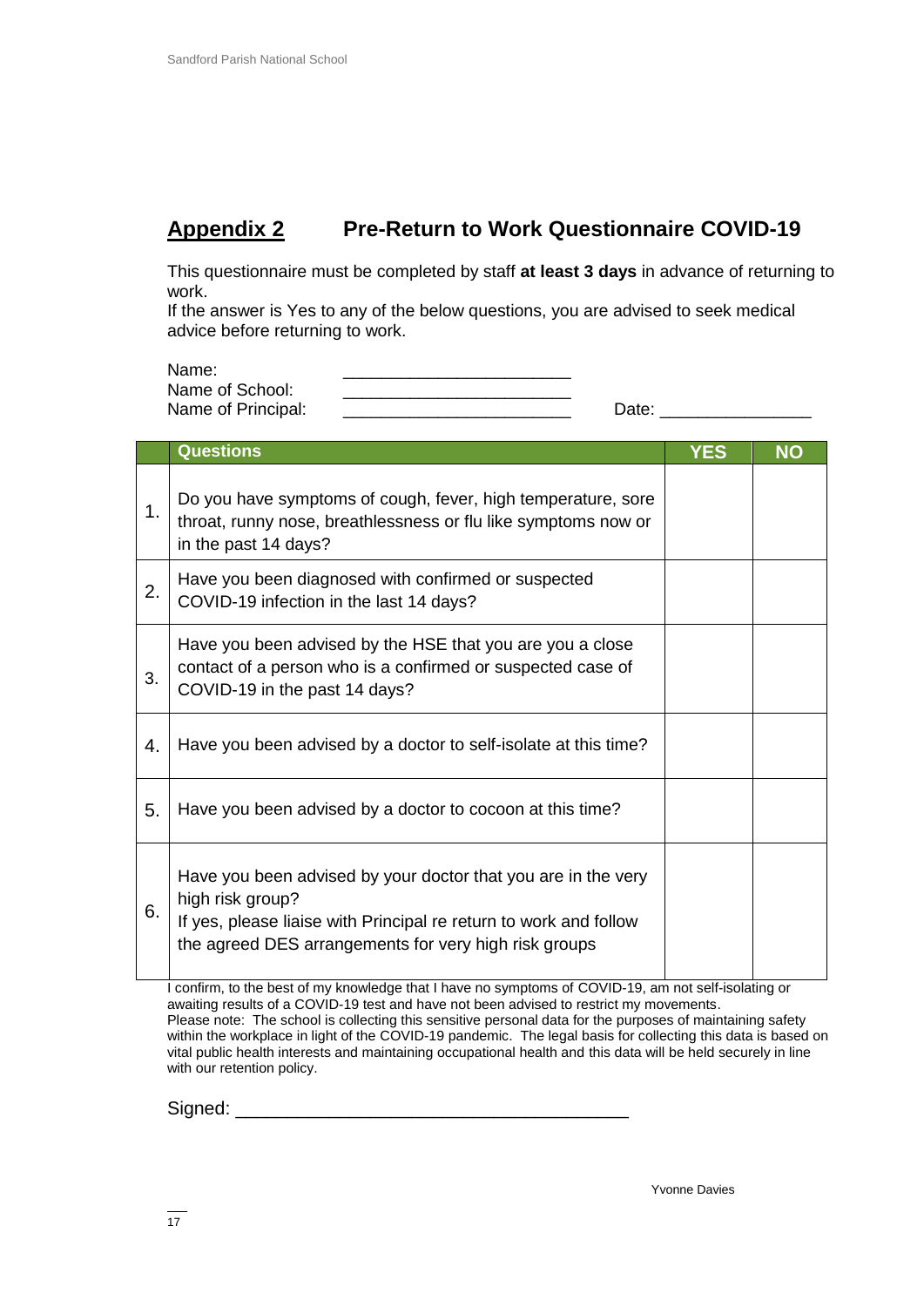Sandford Parish National School

# **Appendix 3 Risk Assessment**

COVID-19 (List identifies COVID-19 as the hazard and outlines control measures required to deal with this risk)

| <b>Hazards</b>                               | Is the<br>hazard       | What<br>is the | <b>Risk rating</b><br>$H = High$<br>M=Medium<br>$L = Low$ | Controls                                                                                                                                                                                                                                                                                                                                                                                                                                                                                                                                                                                                                                                                                                                                                                                                                                                              | Is this<br>control in | Action/ to do list/ outstanding controls                                                                                                                                                                                                                                                                                                                                                                                                                                                                                                                                                                                                                                                                                                                                                                                                            | Person<br>respons | Signature and<br>date when<br>action<br>completed |
|----------------------------------------------|------------------------|----------------|-----------------------------------------------------------|-----------------------------------------------------------------------------------------------------------------------------------------------------------------------------------------------------------------------------------------------------------------------------------------------------------------------------------------------------------------------------------------------------------------------------------------------------------------------------------------------------------------------------------------------------------------------------------------------------------------------------------------------------------------------------------------------------------------------------------------------------------------------------------------------------------------------------------------------------------------------|-----------------------|-----------------------------------------------------------------------------------------------------------------------------------------------------------------------------------------------------------------------------------------------------------------------------------------------------------------------------------------------------------------------------------------------------------------------------------------------------------------------------------------------------------------------------------------------------------------------------------------------------------------------------------------------------------------------------------------------------------------------------------------------------------------------------------------------------------------------------------------------------|-------------------|---------------------------------------------------|
|                                              | present?<br><b>Y/N</b> | risk?          |                                                           | (When all controls are in place risk will be<br>reduced)                                                                                                                                                                                                                                                                                                                                                                                                                                                                                                                                                                                                                                                                                                                                                                                                              | place?                | *Risk rating applies to outstanding controls<br>outlined in this column                                                                                                                                                                                                                                                                                                                                                                                                                                                                                                                                                                                                                                                                                                                                                                             | ible              |                                                   |
| COVID-19N<br>Risk Assessment carried out by: |                        | Illness        | lН                                                        | School Covid19 Response Plan in place<br>in line with Department of Education<br>guidance and the Return to Work Safely<br>Protocol and public health advice<br>School COVID-19 Policy Statement-<br>completed<br>Public health guidance from HSE re<br>hygiene and respiratory etiquette- posters<br>displayed & plan in place to guide children &<br>adults<br>Contact log in place-folder in office<br>Isolation area is at front entrance in corridor;<br>the checklist and PPE pack as<br>recommended are stored in press alongside<br>Yard duty rota in place to accommodate<br>individual class bubbles including provision<br>for supervision of classes for teacher breaks<br>School will be cleaned daily by the cleaning<br>company, with a deep clean every Tuesday<br>and Thursday<br>Senan Murray [Principal]<br>Yvonne Davies [Deputy Principal & LWR] |                       | Return to Work Forms available [due<br>21/8/201<br>Induction Training provided online from<br>gov.ie & all staff informed- ongoing to<br>date [completed by 31/8/20]<br>Sneeze screens are ordered to<br>facilitate reading in classrooms and<br>resource rooms<br>Screens ordered for secretary's desk<br>Hand sanitizer stations ordered for all<br>classrooms and entry/exit points &<br>pump bottles for other rooms; Personal<br>PPE packs ordered for all members of<br><b>Istaff</b><br>Checklist for dealing with a suspected<br>case of COVID-19 is in progress and<br>lwill be made available to all staff<br>Planning in progress for use of<br>staffroom facilities in accordance with<br>social distancing rules<br>Classrooms and Resource rooms are<br>being reconfigured to maximise social<br>distancing lincluding Podsl<br>Date: |                   |                                                   |

Yvonne Davies

\_\_\_\_\_\_\_\_\_\_\_\_\_\_\_\_\_\_\_\_\_\_\_\_\_\_\_\_\_\_\_ \_\_\_\_\_\_\_\_\_\_\_\_\_\_\_\_\_\_\_\_\_\_\_\_\_\_\_\_\_\_\_\_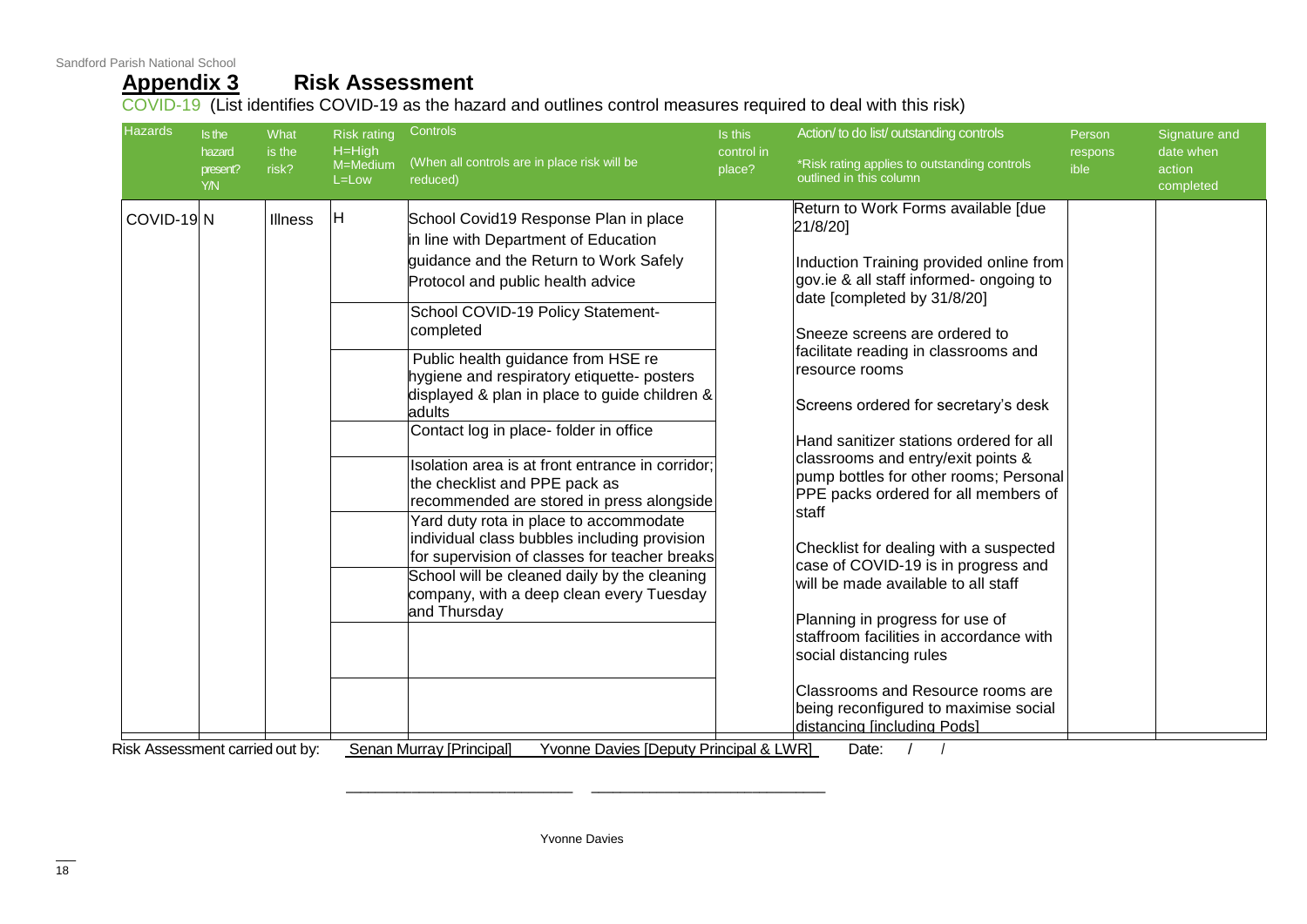# **Appendix 4 Contact Tracing Log**

| <b>Name of</b><br><b>School</b>         | <b>Sandford Parish NS</b>                                                    |                   |             | <b>School Contact</b><br><b>Person</b> |                                                | <b>Mr Senan Murray Principal</b>                       |                                                                      |  |  |
|-----------------------------------------|------------------------------------------------------------------------------|-------------------|-------------|----------------------------------------|------------------------------------------------|--------------------------------------------------------|----------------------------------------------------------------------|--|--|
| <b>Address of</b><br><b>School</b>      | Sandford Close, Ranelagh, D06 V2V6                                           |                   |             |                                        | <b>For Queries</b><br>only:<br><b>Phone No</b> |                                                        | (01) 4974277                                                         |  |  |
|                                         |                                                                              |                   |             |                                        | <b>Email</b>                                   |                                                        | secretary@sandfordparishns.ie                                        |  |  |
| Name of<br><b>Visitor</b>               |                                                                              |                   |             |                                        |                                                |                                                        | Was the visit pre-arranged with the Principal?<br>$Yes \Box No \Box$ |  |  |
| Date of Visit                           | $\sqrt{2}$                                                                   |                   | <b>Time</b> | <b>Entry</b>                           | to school $\_\_\_\_\_$ am $\Box$ pm $\Box$     |                                                        | <b>Exit</b><br>from School $\_\_\_\_\_$ am $\Box$ pm $\Box$          |  |  |
| <b>Visitor</b><br><b>Status</b>         | Contractor □                                                                 | Parent/Guardian □ |             |                                        |                                                |                                                        |                                                                      |  |  |
| <b>Contact</b><br>details of<br>visitor | Company<br>Name<br>(if applicable)                                           |                   |             |                                        |                                                |                                                        |                                                                      |  |  |
|                                         | <b>Address</b>                                                               |                   |             |                                        |                                                |                                                        |                                                                      |  |  |
|                                         | Contact No.                                                                  |                   |             |                                        | Email<br>Address                               |                                                        |                                                                      |  |  |
|                                         | Reason for<br>Visit                                                          |                   |             |                                        |                                                |                                                        |                                                                      |  |  |
|                                         | Who the visitor met (separate line required for each person the visitor met) |                   |             |                                        |                                                |                                                        |                                                                      |  |  |
| <b>Name of Person visited</b>           |                                                                              |                   |             |                                        |                                                | Length of time spent with each person<br>in the school |                                                                      |  |  |
|                                         |                                                                              |                   |             |                                        |                                                |                                                        |                                                                      |  |  |
|                                         |                                                                              |                   |             |                                        |                                                |                                                        |                                                                      |  |  |
|                                         |                                                                              |                   |             |                                        |                                                |                                                        |                                                                      |  |  |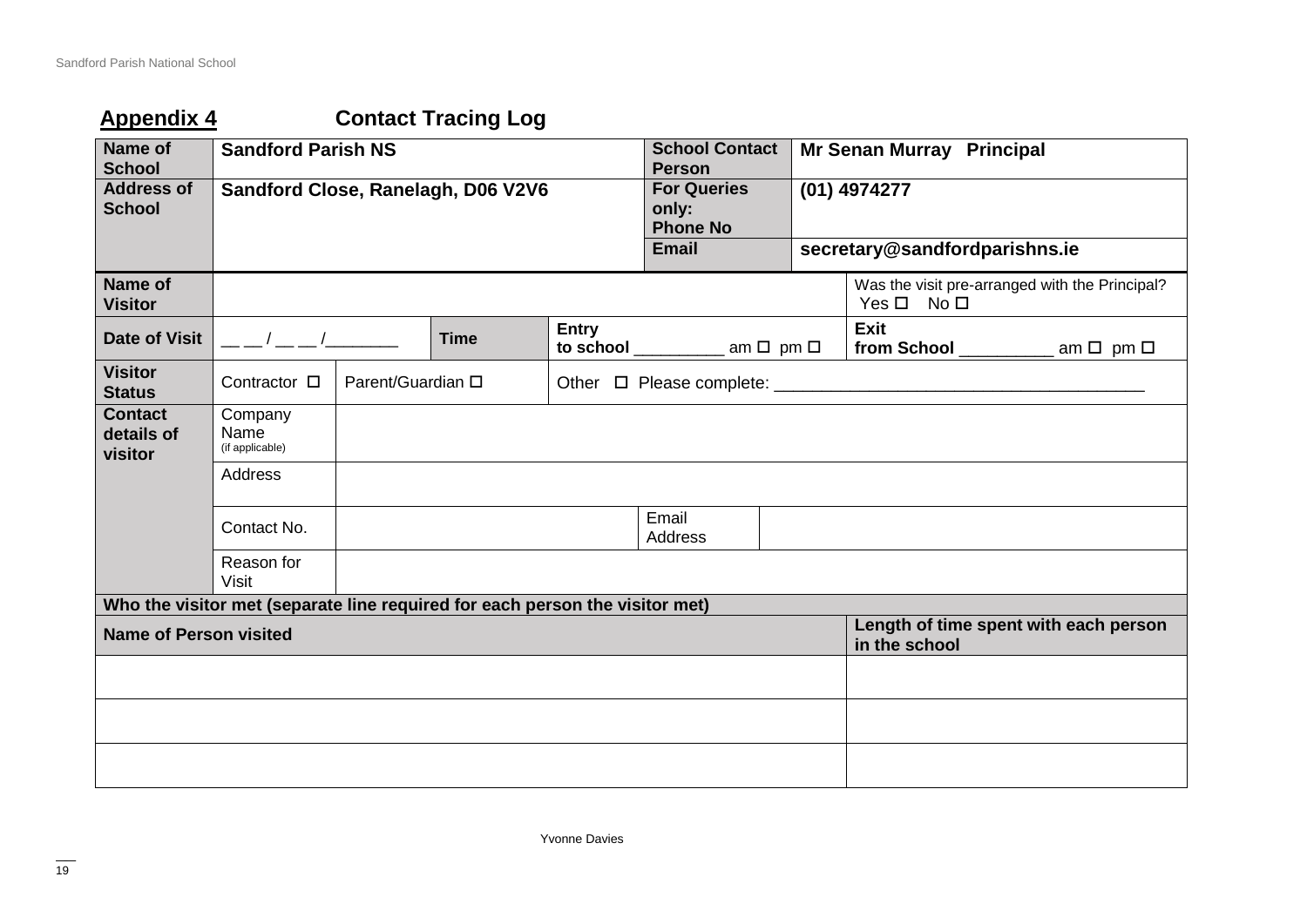# **Appendix 5 Checklist for dealing with a suspected case of COVID-19**

Staff members will be required to manage a suspected case in line with the protocol and training.

#### **Isolation Area**

- **1.** Have you identified a place that can be used as an isolation area, preferably with a door that can close? *The area to the right of the front door beside the meter press.*
- **2.** The isolation area does not have to be a separate room but if it is not a room it should be 2m away from others in the room.
- **3.** Is the isolation area accessible, including to staff and pupils with disabilities? *Yes*
- **4.** Is the route to the isolation area accessible? *Yes*
- **5.** Have you a contingency plan for dealing with more than one suspected case of COVID-19? *Yes: The area in the PE hall beside the fire exit door*
- **6.** Are the following available in the isolation area(s)? *Yes – in both isolation areas*
	- $\triangleright$  Tissues
	- $\triangleright$  Hand sanitiser
	- $\triangleright$  Disinfectant/wipes
	- Gloves/Masks
	- Waste Bags
	- $\triangleright$  Bins

#### **Isolating a Person**

- **7.** Are procedures in place to accompany the infected person to the isolation area, along the isolation route with physical distancing from them? *Yes- Mrs Yvonne Davies is to be notified and she will accompany the person to the isolation area and arrange any contacts with home with the help of the secretary. If Mrs Davies is unavailable Mr Murray is to be notified*
- **8.** Is staff familiar with this procedure? *Yes- as of staff meeting Thursday 27th August 2020*
- **9.** Have others been advised to maintain a distance of at least 2m from the affected person at all times? *Yes, as part of online training*
- **10.** Is there a disposable mask to wear for the affected person while in the common area and when exiting the building? *Yes, in the isolation area pack*

#### **Arranging for the affected person to leave the school**

**11.** Staff – have you established by asking them if the staff members feel well enough to travel home?